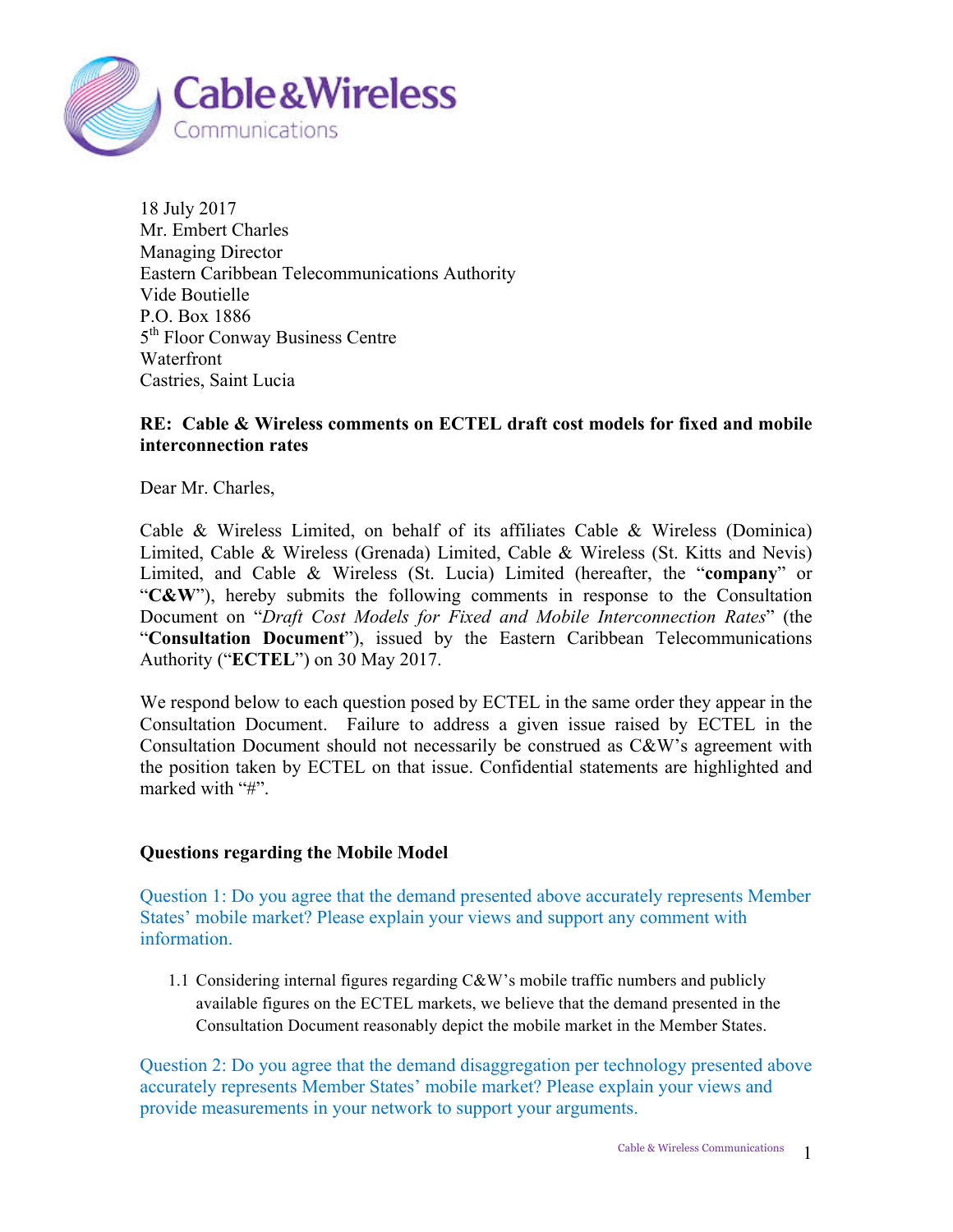2.1 We first respectfully disagree with the assertion in the Consultation Document that no operator provided information on traffic by technology. C&W provided the requested information for the year 2015 on 14 October 2016 in its Third Tranche of responses to the ECTEL Data Request – Mobile Model, "Traffic Statistics" sheet. We request that ECTEL consider these figures in subsequent revisions of inputs to the model.

Question 3: Do you agree that the growth rates presented above accurately represent Member States' mobile market? Please explain your views and provide measurements in your network to support your arguments.

3.1 We disagree with the growth rates assumed for data traffic in the mobile model.  $\frac{H}{H}$  If ECTEL's underlying assumption is that traditional voice traffic increasingly migrates to data (which its zero percent voice growth assumption suggests), then these growth rates should be higher. A number of recent studies suggest that data growth rates will exceed 15% per year. Ericcson's most recent Mobility report<sup>1</sup> anticipates annual growth rates of 45% over the period 2015–2021. We do not believe that the Caribbean will necessarily experience the level of growth Ericcson foresees globally, but, under an assumption of continued migration of voice to data, not to mention the advent of new data services, it is highly unlikely that growth would plateau at a low growth level of 15% per year.

Question 4: Do you agree that the statistics presented above are reasonable and accurately represent the demand in the Member States market? Please explain your views and provide own measurements to support your arguments.

4.1 C&W considers the demand statistics in table 2.4 reasonable.

Question 5: Do you agree with the formulas used for the calculation of WACC? Please explain your views.

5.1 There is an error in the WACC formula. The subscript on the second W should be an "e" not a "d". We note that this is a typo: the error did not carry through to the actual calculation of the WACC.

Question 6: Do you agree that the parameters above are reasonable for the Member States? Please explain your views and provide information that supports your arguments.

6.1 C&W believes the parameters used for the calculation of WACC are generally reasonable. It is true, however, that the gearing will differ from one business unit to another. It is not clear why ECTEL would have a uniform WACC when it differentiates so many other parameters for each Member State in the modelling.

Question 7: Do you agree that WACC presented above is reasonable for mobile operations in Member States? Please explain your views and provide information that supports your arguments.

 $\overline{a}$ 

 $1$  https://www.ericsson.com/res/docs/2016/ericsson-mobility-report-2016.pdf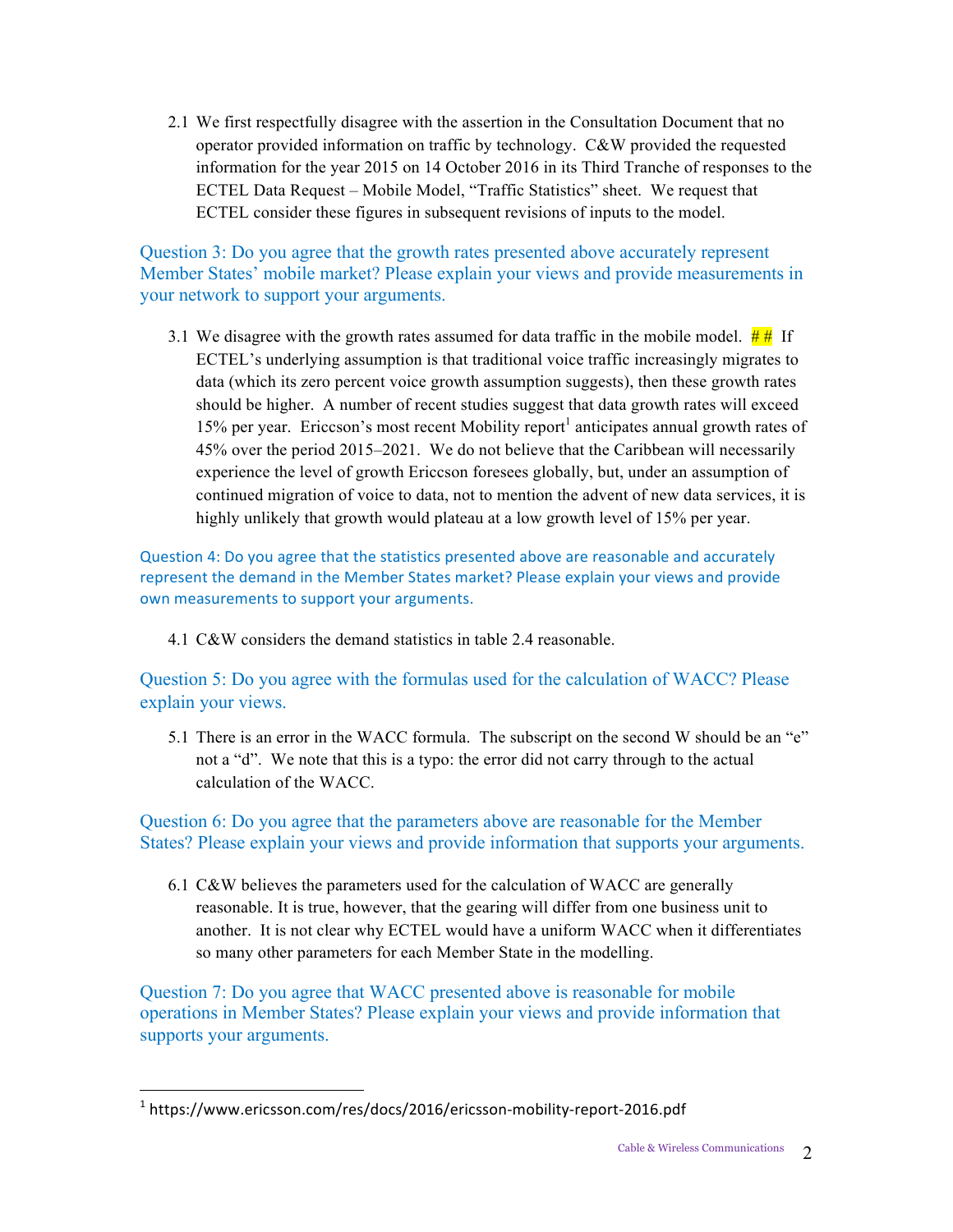7.1 C&W believes the proposed figure is a reasonable average value for the WACC for the mobile operations in ECTEL.

Question 8: Do you agree that the coverage presented above is reasonable and accurately represents the coverage in the Member States?

8.1 Considering the figures have been modified with a  $+/-10\%$  range we cannot say for certain that the coverage accurately represents coverage in the Member States; we agree, however, that the coverage presented in Exhibit 2.4 is reasonable.

Question 9: Do you think that 2015 coverage is representative of the period 2015-2020? If not, please provide your best estimates, explaining your rationale behind, providing any supporting information and detailing the sources of such information.

9.1 C&W believes that this is a reasonable assumption as further network development is likely to focus on bringing increasing bandwidth to existing sites, rather than increasing the number of sites for coverage or capacity.

Question 10: Do you agree that the spectrum above represents accurately the total spectrum available in the market? Please, explain your views.

10.1 It is not clear what Exhibit 2.5 is intended to represent. For example, does it purport to be actual aggregate bandwidth available for allocation, or not yet allocated to market participants?

Question 11: Do you agree that the spectrum allocation to technologies is reasonable? Please, explain your views.

11.1 See our response to Question 10 above.

Question 12: Do you think it is reasonable to apply the spectrum allocation above to the entire period 2015-2020? If not, please explain your spectrum allocation plans and the rationale behind.

12.1 See our response to Question 10 above.

Question 13: Do you agree that the backbone network considered for each Member State is reasonable? Please explain your views and provide information about your backbone network to support your comments.

13.1 C&W believes that the backbone network depicted in Exhibits 2.6-2.10 are reasonable.

Question 14: Do you agree that the resources obtained are reasonable to satisfy the demand and coverage of the Member States? Please explain your views and provide any information that supports your views.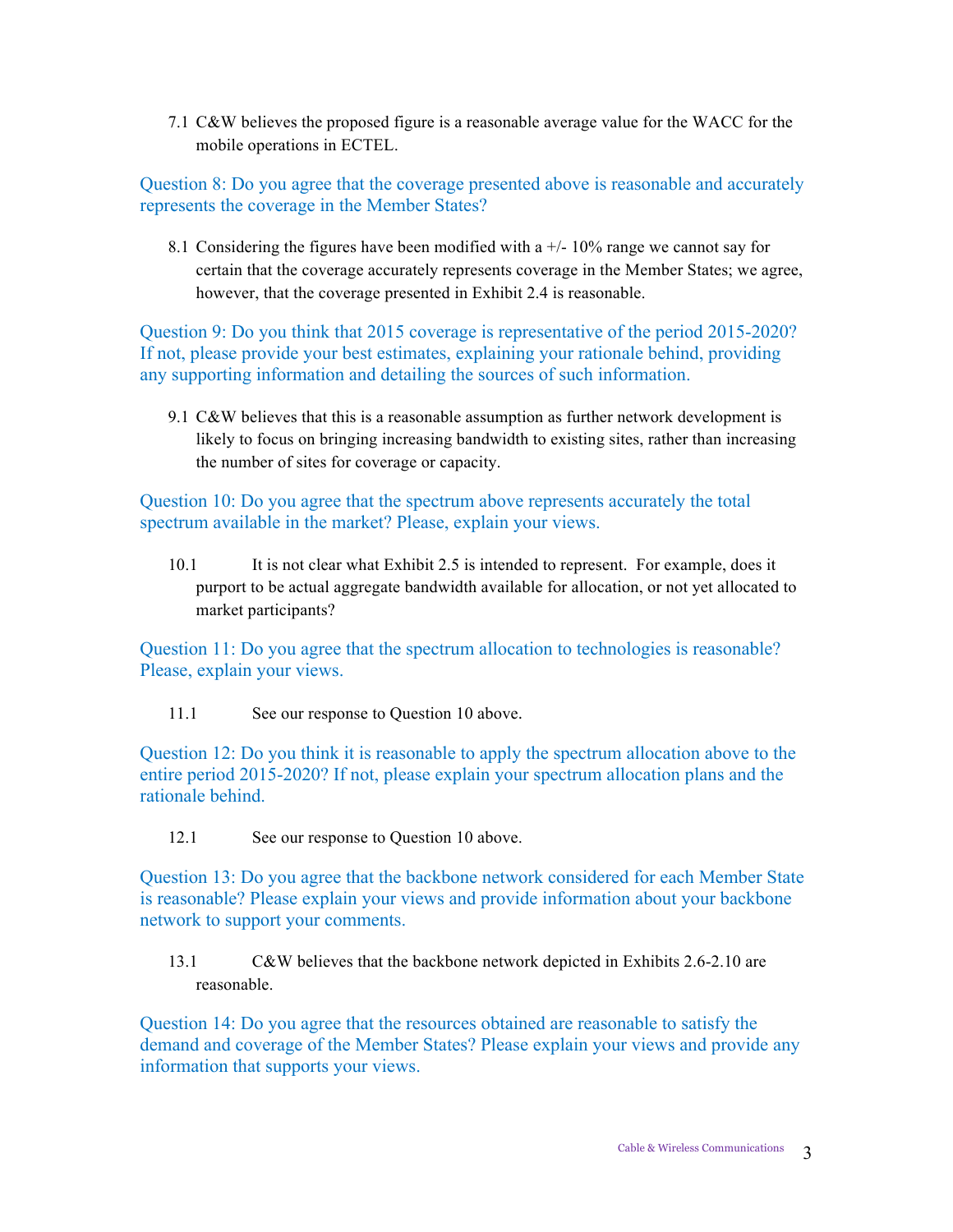14.1 We agree that the resources obtained could be reasonable to satisfy the demand and coverage of the Member States.

Question 15: Do you agree that the sites evolution is reasonable and aligned with the demand requirements? Please explain your views and provide any information that supports your views.

15.1 C&W disagrees that the site evolution depicted in Exhibit 2.15 is reasonable. We would not expect that the number of sites would increase at a constant rate as they are depicted in the diagram. Rather we would expect, given the spectrum available and the assumption on constant population coverage, that the number of sites would begin to plateau and the additional traffic would be addressed through increases in capacity on existing sites.

## Question 16: Do you agree that the useful lives employed are appropriate? Please explain your views.

16.1 We agree that the useful lives employed are appropriate, although there is additional "access site" facilities, such as generators, that would have a lower life that the tower infrastructure itself. For example, a generator might have a life of 10 years, but other passive infrastructure might have 17 years.

Question 17: Do you agree that the costs obtained are reasonable for an operator with the demand, resources, etc. described above? Please explain your views and provide information supporting your arguments.

17.1 In general, we believe that the costs obtained are generally reasonable for the given demand, resources, etc. described in the Consultation Document. We believe, however, that with the adjustments in our responses above that these costs are likely to be somewhat lower.

Question 18: Do you agree that the services' unit costs obtained, reasonably represent the costs in Member States? Please explain your views and provide information supporting your views.

18.1 Again, we believe that the services' unit costs obtained are generally reasonable for the given demand, resources, etc. described in the Consultation Document. We believe, however, that with the adjustments we have proposed these costs are likely to be somewhat lower.

Question 19: Based on the results presented in this and previous sections, what market share do you think should be used for each Member State? Please, explain your views and provide any supporting information required.

19.1 As we have indicated elsewhere in this proceeding we do not believe the assumption of 33% market share for any of the islands is appropriate. It runs contrary to reality, as ECTEL has itself admitted three operator markets are a minority in ECTEL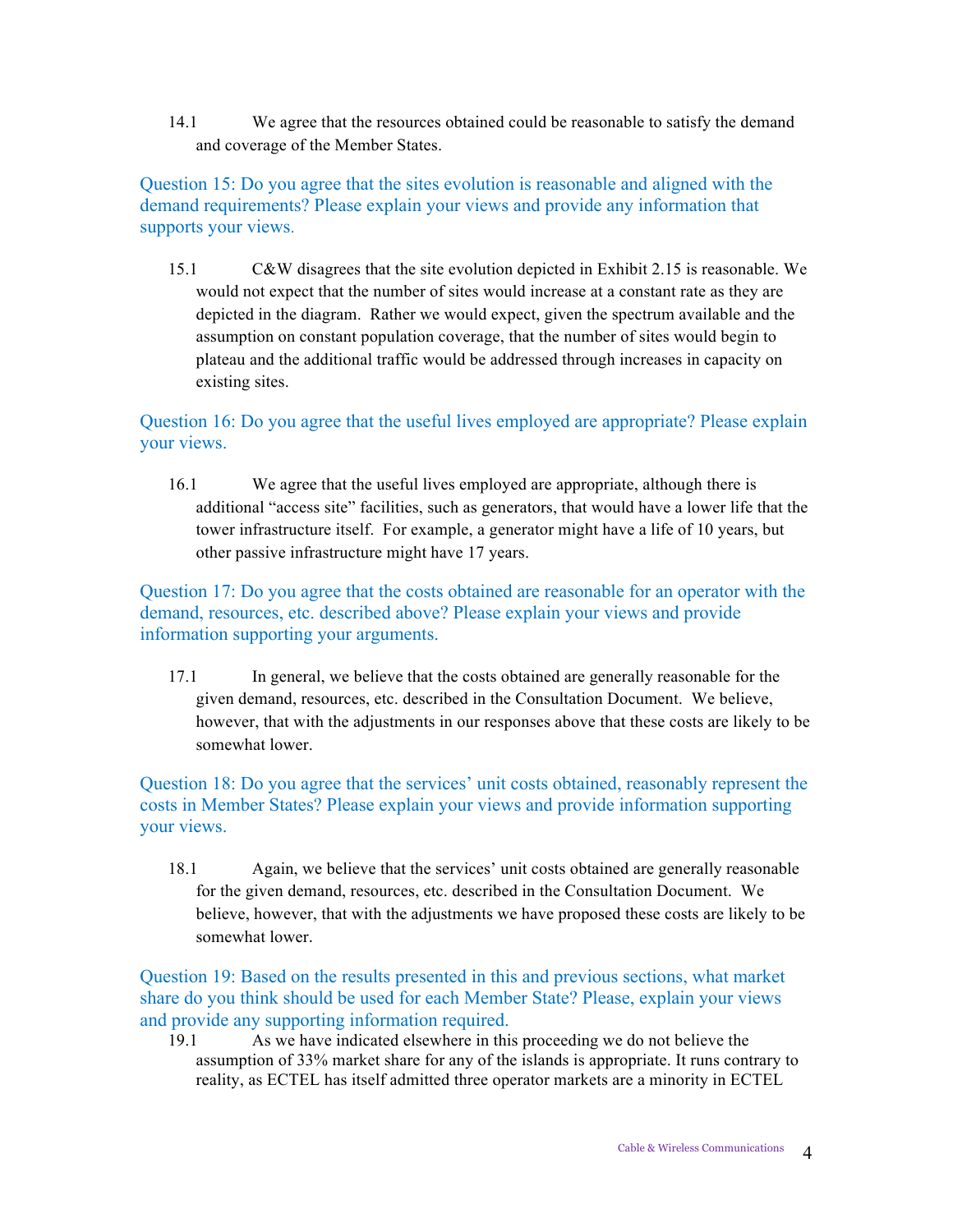Member States; moreover, even in those Member States with three operators, it is not at all clear that the market is large enough for three operators in the long-term.

19.2 We also note that, as a matter of policy, ECTEL has stated that assuming a smaller market share will make the market more attractive to a possible new entrant in those Member States. As we have stated elsewhere, this is an assertion that, aside from being unsupported, is of dubious validity from a factual or policy point of view. For example, it is quite possible that the artificially high mobile termination rates, which a smaller market share assumption would generate, will lead to a MORE difficult business environment for new entrants, as they will be net senders of traffic during the first critical years of existence. Furthermore, more generally, ECTEL should not be in the business of raising costs in the mobile sector to favor certain operators over others.

## **Questions regarding the Fixed Model**

Question 20: Do you agree that the demand presented above accurately represents Member States' fixed market? Please explain your views.

- 20.1 The retail voice traffic appears reasonable; however the domestic transit call volumes appear exaggerated. Domestic transit as we understand it should include interconnection transited traffic between the fixed and mobile networks and between the mobile networks. It should be a summation of these two types of traffic.  $\frac{\mu}{\mu}$
- 20.2 With respect to broadband traffic, some of the Member States appear to have reasonable traffic levels, i.e., Dominica, St. Kitts & Nevis and St. Vincent & the Grenadines; whereas others are not. Earlier in this proceeding we provided evidence measured directly from servers at each of our business units and reported in a consistent manner, so it is not clear why some were accepted and others were not.  $\# \#$  Subsequent to our submission, ECTEL never indicated that there were problems with these particular data submissions, so it would appear that the data traffic figures were input in error or were arbitrarily revised.

Question 21: Do you agree that the demand trends presented above accurately represents Member States' fixed market? Please explain your views and provide measurements in your network to support your arguments.

21.1 Taking into consideration the adjustments for confidentiality, we believe the demand trends presented in Exhibit 3.2 are reasonable and accurately represent average growth rates in the Member States' fixed market.

Question 22: Do you agree that the statistics presented above are reasonable and accurately represent the demand in Member States? Please explain your views and provide own measurements to support your arguments.

22.1 Taking into consideration the adjustments for confidentiality, we believe the demand trends presented in Table 3.3 are reasonable and accurately represent average growth rates in the Member States' fixed market.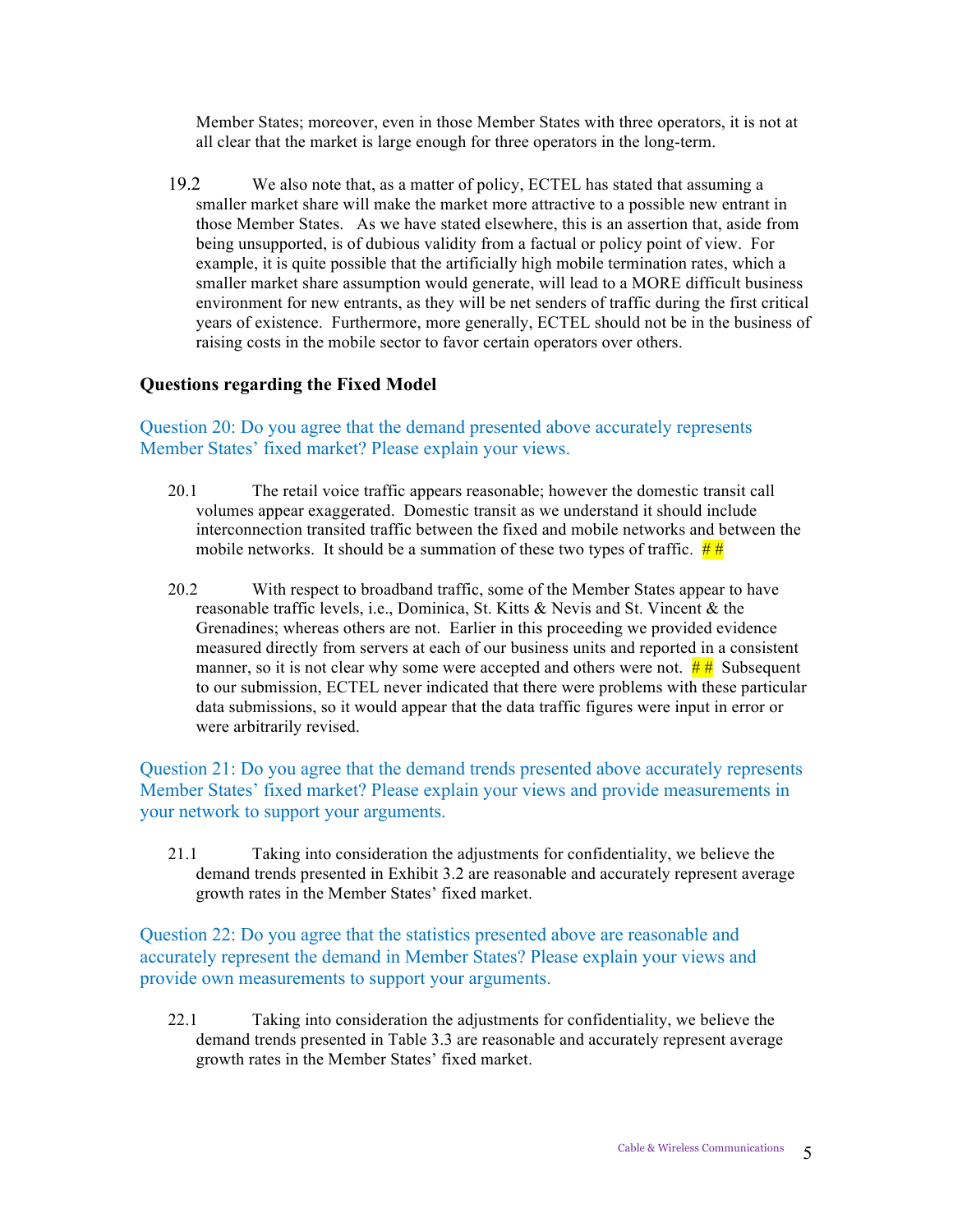Question 23: Do you agree with the formulas used for the calculation of WACC? Please explain your views.

23.1 There is an error in the WACC formula. The subscript on the second W should be an "e" not a "d". We note that this is a typo: the error did not carry through to the actual calculation of the WACC.

Question 24: Do you agree that the parameters above are reasonable for the Member States? Please explain your views and provide information that supports your arguments.

24.1 C&W believes that the parameters used for the calculation of WACC are generally reasonable although the gearing will differ from one business unit to another. It is not clear why ECTEL would have a uniform WACC when it differentiates so many other parameters for each Member State in the modelling.

Question 25: Do you agree that WACC presented above is reasonable for fixed operations in Member States? Please explain your views and provide information that supports your arguments.

25.1 We believe the proposed figure is a reasonable average value for the WACC for fixed operations in ECTEL.

Question 26: Do you agree that the average distance extracted from the geographical analysis performed, reasonably represents the prevailing average length of the backhaul network in the geography of the Member States? Please explain your views and provide any information that supports your views.

26.1 The backhaul distances represent the distance from the access nodes to the backbone network. The locations of the backbone network as well as many of the access node sites (access nodes numbers had to be increased as new nodes are positioned closer to the customer) have been selected for modelling purposes. Verifying the distances that ECTEL has assumed is a difficult task; however, taking for granted that the distances were derived in the manner described in the model documentation, we believe that these average distances should be reasonable for the hypothetical network modeled.

Question 27: Do you agree that the resources obtained are reasonable to satisfy the demand of the Member States? Please explain your views and provide any information that supports your views.

- 27.1 We generally agree that the resources identified in Table 2.6 seem reasonable to satisfy the relevant demand of the Member States. ECTEL has pursued an approach that generates substantially fewer edge nodes than we would expect; however, so long as the capacity of those fewer edge nodes are appropriately larger and the average distances from access node to edge node are correspondingly longer, we can accept this approach as reasonable.
- 27.2 However, this is not to say that we agree with all the capacities generated by the model as we have significant disagreement with the demand volumes employed. See our response to Question 20.